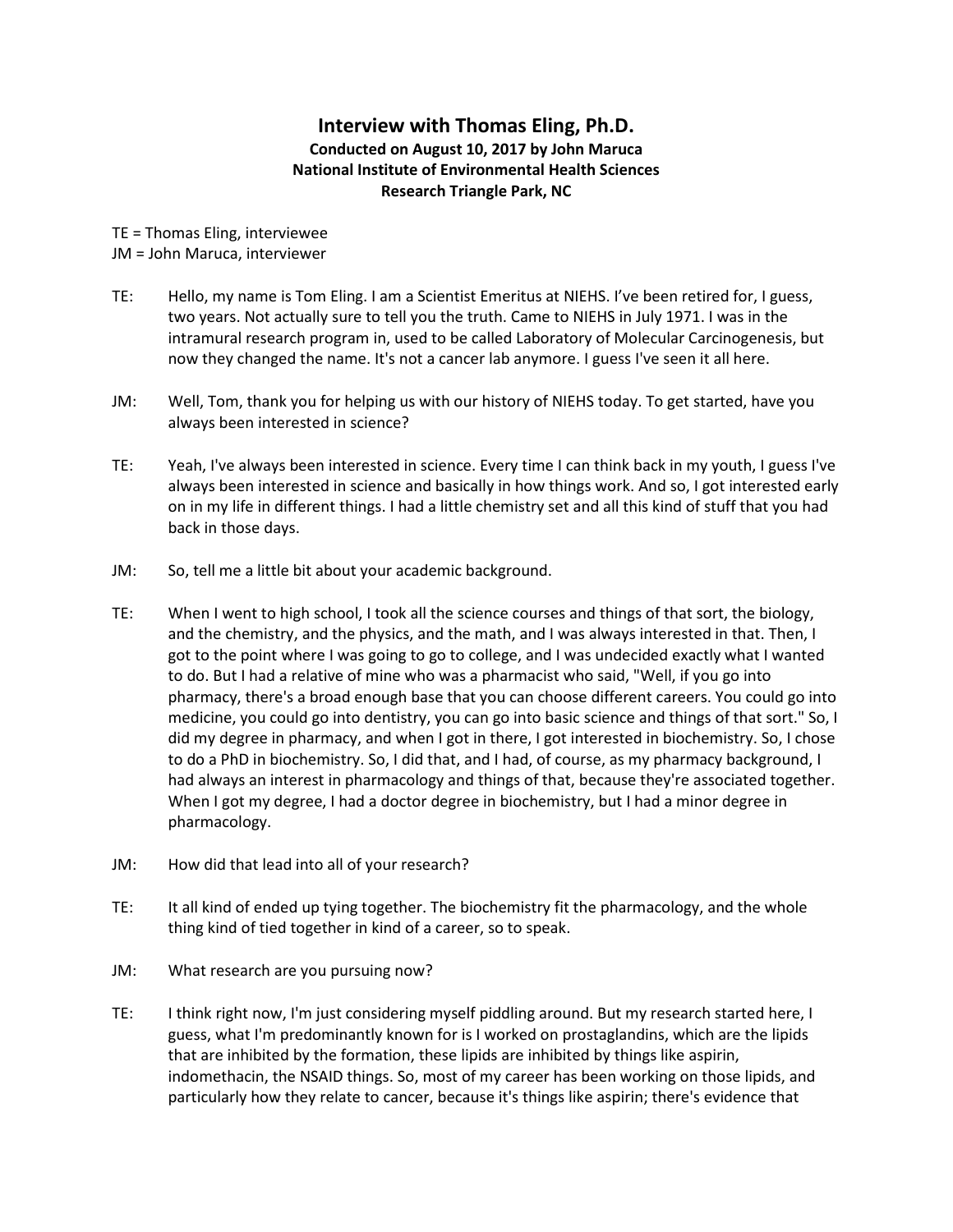aspirin reduces colorectal cancer. So, I worked on that problem for a number of years. Then, towards the end of my career, I actually found a protein that was induced by NSAIDs, which we called NAG1, and it turned out that this protein has a lot of really interesting properties. It's a tumor inhibitor, but it's also a protein very much involved in controlling your metabolism. This protein, when you express it in mice, makes the mice leaner; they're resistant to obesity. So, I spent probably the last 10 years of my career working on this protein. Actually, the most interesting stuff was the later stuff with the NAG1, I think, because the drug companies are very interested in that protein. There's a lot of pharmaceutical interest in developing drugs based on this protein.

- JM: So that's how this all ties into human health.
- TE: Yeah, that's how it ties into human health. Turned out that this protein is a survival protein in that, again, mice that we made it express as protein, live a lot longer than the corresponding wild-type. So, the protein probably is a survival protein of some sort. But it's not clear what's going on.
- JM: Is there one discovery that you made that was most surprising?
- TE: I think the latest thing with the NAG was kind of like purely by accident. We did an experiment to look for changes in protein expression and found this protein. It's not what we were expecting at all. We thought it was an antitumorigenic protein. It turned out, it's antitumorigenic, but what it's really doing is something completely different. So, the big surprise was we made the mice, they turned out to be so much leaner, but we never expected that.
- JM: Over the next few years, what sort of scientific advances would you like to see?
- TE: Well, I think there's lots of things. With the prostaglandin field, I think that's more of a mature field. It's still not exactly clear what is going on with its role in cancer. There's a lot of data, but it's still not totally resolved. I think this problem with the NAG1, it's in its infancy, and they need to really figure out what's really going on here, because it has kind of like paradoxical biological effects. It's really not clear, for example, the receptor's never ever been characterized. So, there's a lot of things that need to be done to really solve the problem.
- JM: So, what brought you to NIEHS?
- TE: Well, let's see, I did my postdoc for a guy by the name of Jim Fouts at Iowa. This was a drug metabolism place. He moved here and started a whole program here. I got back to the University of Cincinnati and didn't like it, so I one day called him up and said, "If you see a job, let me know, I'd like to get out of here." The next thing I know, I was on a plane to Research Triangle Park, and the next thing I knew, I was being hired as a tenure-track appointment, back in the old days when there was really jobs out there. So, that's how I got here.
- JM: Tell us one attribute that's important for every scientist.
- TE: I think the most important one is curiosity. You got to be curious. Then, you got to have persistence, because things don't work out. You got to have those two things.